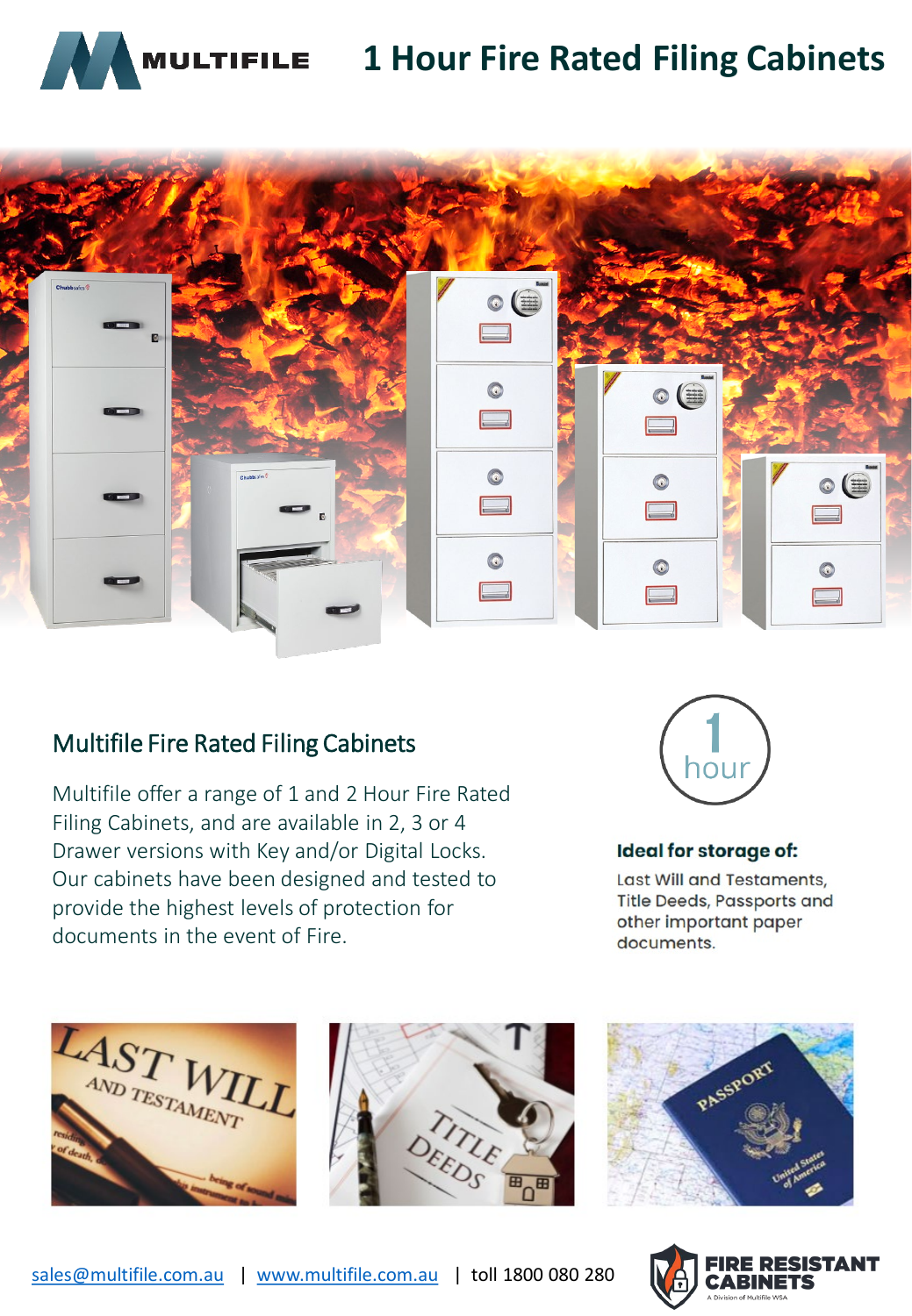# **GDF 1 Hour Fire Rated**





The GDF Range of Fire Rated Filing Cabinets is a premium certified 1 hour fire resistant filing cabinet. Featuring a digitally operated top locking drawer and individually keyed drawers, the layout allows the operator to configure the drawer locking configuration as required.



Fire Rating 60 Minute Fire Rated Fire resistant filing cabinet for document. Certified for fire protection of documents. NT FIRE 017 - 60 Paper

**Locks** Dual Digital Lock and Individually Key Lockable Drawers

Sizing **Available in 2, 3 or 4 drawer** 



## Model GDF2000 – 2 Drawer Filing Cabinet

NT FIRE 017 - 60 Paper – Fire Rating Digital lock and Key Pad All Drawers have Individual Key Locks Standard with 2 keys per Drawer Durable quality paint finish Optional DATA Insert for any drawer Asbestos Free

### Also Available in 2 hour Fire Protection

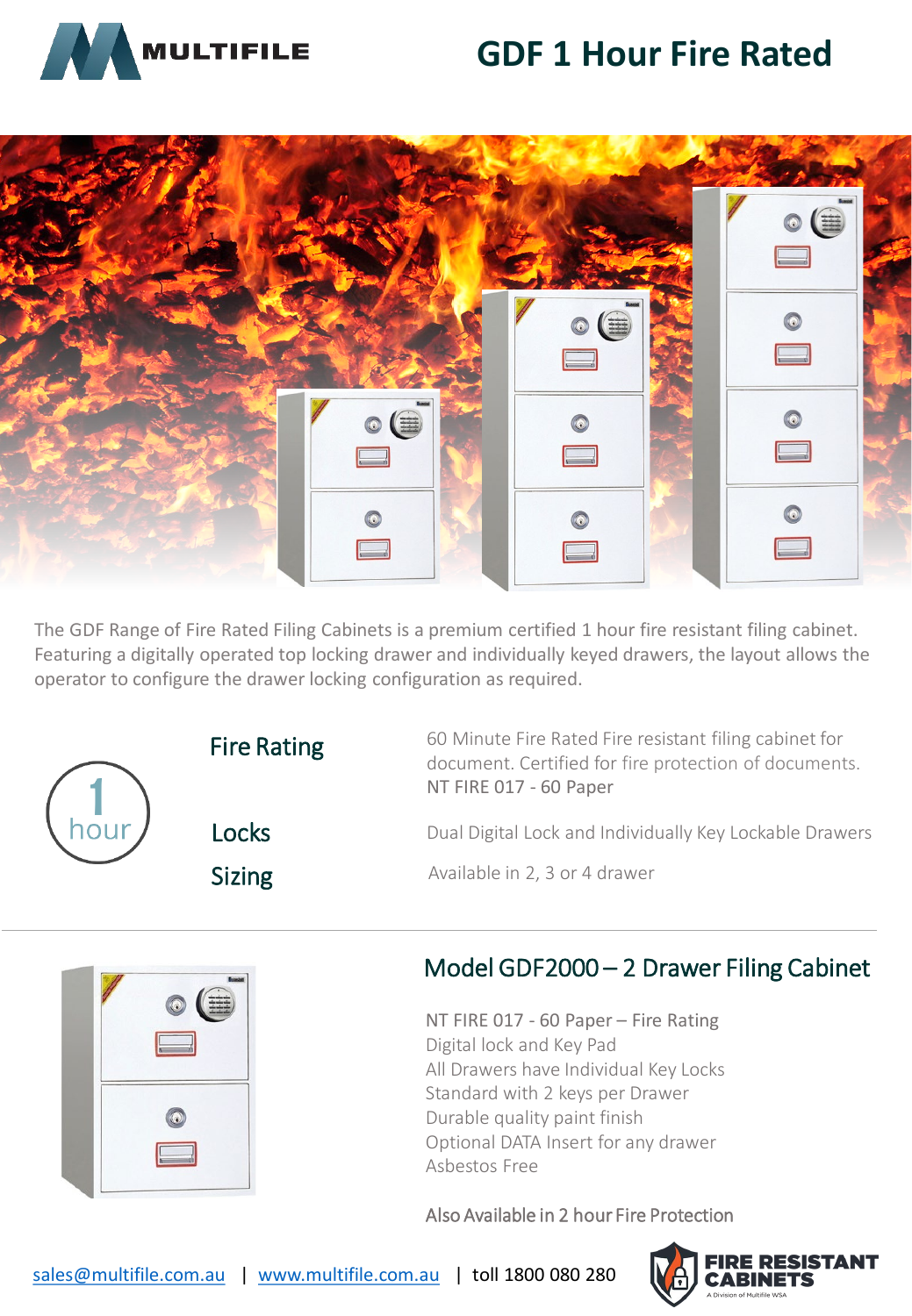

# **GDF 1 Hour Fire Rated**

| $\circ$ (a)<br>$\Box$ |
|-----------------------|
| 0<br>$\sqrt{2}$       |
|                       |

## Model GDF3000 – 3 Drawer Filing Cabinet

NT FIRE 017 - 60 Paper – Fire Rating Digital lock and Key Pad All Drawers have Individual Key Locks Standard with 2 keys per Drawer Durable quality paint finish Optional DATA Insert for any drawer Asbestos Free

Dimensions: Height 1124 mm Width 528 mm Depth 675 mm 206KG

# **Drawer Depth**

Standard 505 Inside: H254 x W384 x D505 mm Capacity: 490

### **Also available with 2 hour Fire Protection**



## Model GDF4000 – 4 Drawer Filing Cabinet

NT FIRE 017 - 60 Paper – Fire Rating Digital lock and Key Pad All Drawers have Individual Key Locks Standard with 2 keys per Drawer Durable quality paint finish Optional DATA Insert for any drawer Asbestos Free

Dimensions: Height 1466 mm Width 528 mm Depth 675 mm 266KG

#### **Drawer Depth**



**Standard 505** Inside: H254 x W384 x D505 mm Capacity: 490

**Also available with 2 hour Fire Protection**